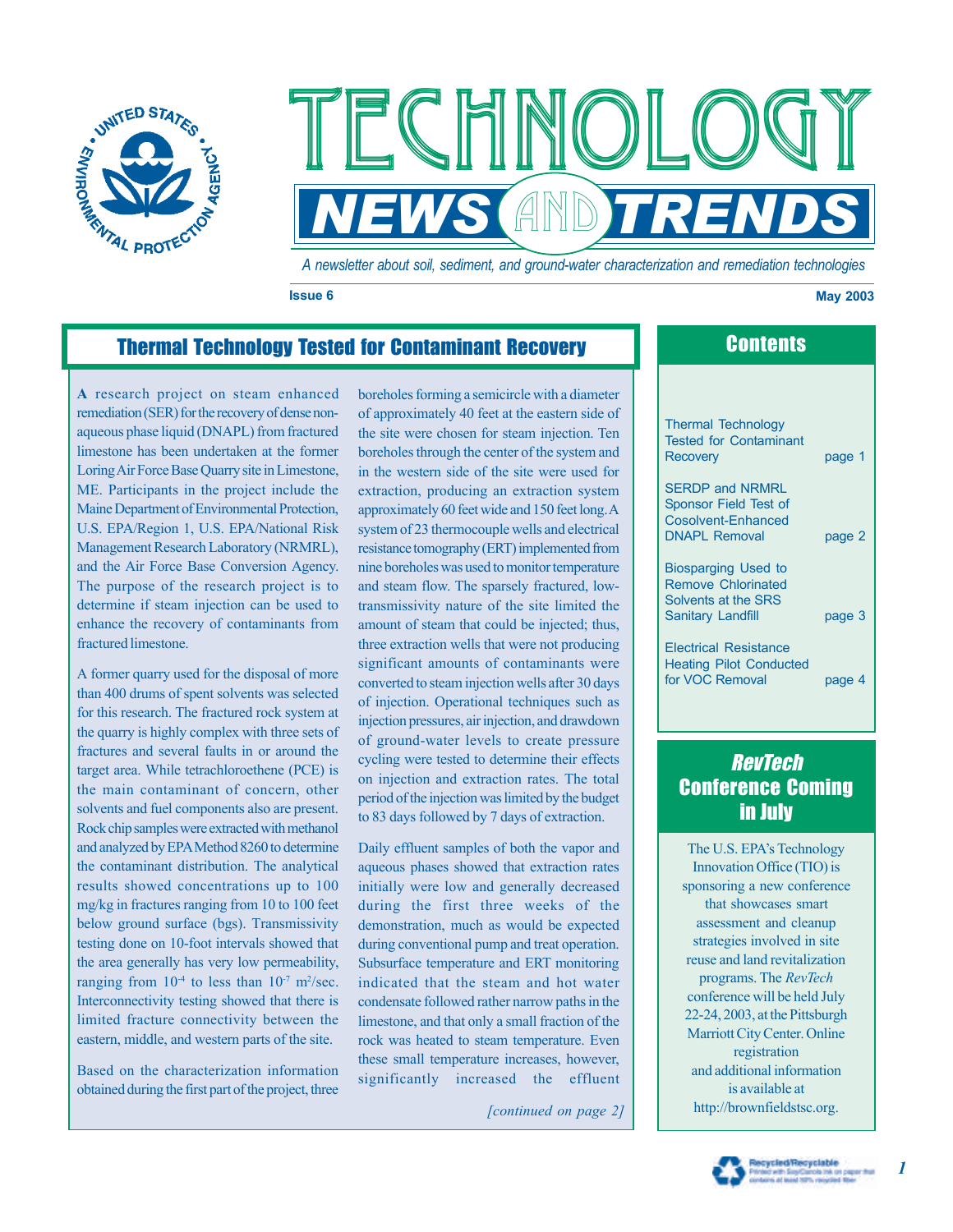#### *[continued from page 1]*

concentrations in both the vapor and aqueous phases. Aqueous concentrations of gasoline range organics, diesel range organics, and volatile organic compounds (VOCs) increased by an order of magnitude and more during the demonstration. Vapor phase concentrations increased slowly while steam was injected, and concentrations jumped by more than an order of magnitude when the pressure in the subsurface decreased as steam injection ended. At the time the demonstration ended, effluent concentrations were continuing to increase.

Post-treatment sampling of ground water and rock chips from within the treatment area will be used to determine remaining contaminant levels. Ground-water samples from two angled boreholes that begin next to the treatment area and extend below it will be used to determine if contaminants were mobilized downward or horizontally. Although remediation was not taken to completion, the observed steam flow and removal mechanisms suggest that SER can more effectively increase the mass removal rate than traditional methods such as pump and treat or soil vapor extraction.

*Contributed by Eva Davis, U.S. EPA/ORD (580-436-8548 or davis.eva@epa.gov)* 

### Searching Made Easier for Perchlorate Remediation **Resources**

TIO is compiling information on research and application of technologies used for cleaning up perchlorate-contaminated ground water. As part of its effort to advocate more effective, less costly approaches to site cleanups, TIO has made this information available through a single location on its CLU-IN web site at [http://cluin.org/perchlorate.](http://cluin.org/perchlorate) The compilation currently includes policy and guidance documentation, related web links, technical presentations, and over 30 studies and reports on

## SERDP and NRMRL Sponsor Field Test of Cosolvent-Enhanced DNAPL Removal

**I**n July 2001, Clemson University and the U.S. EPA/NRMRL field tested cosolvent flooding for in-situ remediation of DNAPL source zones. The test was conducted at the Dover National Test Site (DNTS) at Dover Air Force Base, DE, as part of an enhanced source removal demonstration project funded by NRMRL and the Strategic Environmental Research and Demonstration Program (SERDP). Final test results estimated an 80% reduction in contaminant mass after 37 days of treatment.

The cosolvent flood test was performed in a 15-by-10-foot watertight cell lined by sheet-pile walls extending 45 feet bgs. The cell contained twelve 2-inch wells with 20 foot slotted screens and a 3-dimensional network of 108 small fluid samplers positioned at discrete vertical intervals below the water table, which was at 29 feet bgs. Site geology consists of unconsolidated Atlantic Coastal Plain sediments with interbedded sands, silts, and clays, and an average hydraulic conductivity of about  $1 \times 10^{-3}$  cm/sec.

Previous field testing of air sparging in this cell involved a controlled release of 66 liters (106.9 kg) of pure PCE. Air sparging removed approximately 58 liters (94.0 kg) of PCE, leaving a PCE residual of approximately 8 liters (13.0 kg). Prior to the flood test, an additional 48.9 liters (79.2 kg) of PCE were released to reach a total volume of 57 liters (92.3 kg). The PCE was released at a depth of 35 feet, producing a treatment zone extending from 35 feet bgs to the confining clay layer at 40 feet bgs.

perchlorate issues.<br> **a** *perchlorate issues. issues. issues. issues. issues. issues. issues. issues. issues. issues. issues. issues. issues. issues. issues. iss* The cosolvent flood consisted of a mixture of 70% *n*-propanol and 30% saltwater. Prior to mixing, a concentrated saltwater solution was prepared by adding 175 grams of foodgrade calcium chloride dihydrate to each liter of water used in the mixture. Saltwater

very high density in comparison to water or propanol, and its associated capability to improve cosolvent delivery to lower parts of the aquifer. Saltwater also increased the partitioning of propanol into PCE, thereby decreasing density of the DNAPL and reducing its potential for downward mobilization during the flooding.

An initial non-reactive tracer test performed after the release revealed a distinct and isolated high permeability zone near the upper part of the saturated zone, which marginally reduced efficiency of the cosolvent flooding process. Ground-water samples collected from the extraction wells during the tracer test contained consistently high levels of dissolved PCE, with an average concentration of approximately 80 mg/L. The individual multilevel samplers had highly variable dissolved PCE concentrations, ranging from nearly zero to the point of PCE's aqueous solubility (about 160 mg/L).

Cosolvent flooding operated for a total of 37 days, at an average flow rate of 3.2 liters per minute. The cosolvent solution was recycled through air stripping and then reinjected. The flood used a total of 33,000 liters of 70% *n*-propanol and 30% water. Due to treatment and re-injection, 80,000 liters of remedial fluid were displaced through the test cell. Maximum PCE concentrations in the extraction wells ranged from 1,000 to 1,500 mg/L, or nearly ten times the normal aqueous solubility. No DNAPL or LNAPL was produced from the extraction wells.

Over the course of field testing, a total of 73.5 kg of PCE was extracted from the test cell (Figure 1). Post-treatment ground-water sampling of the extraction wells showed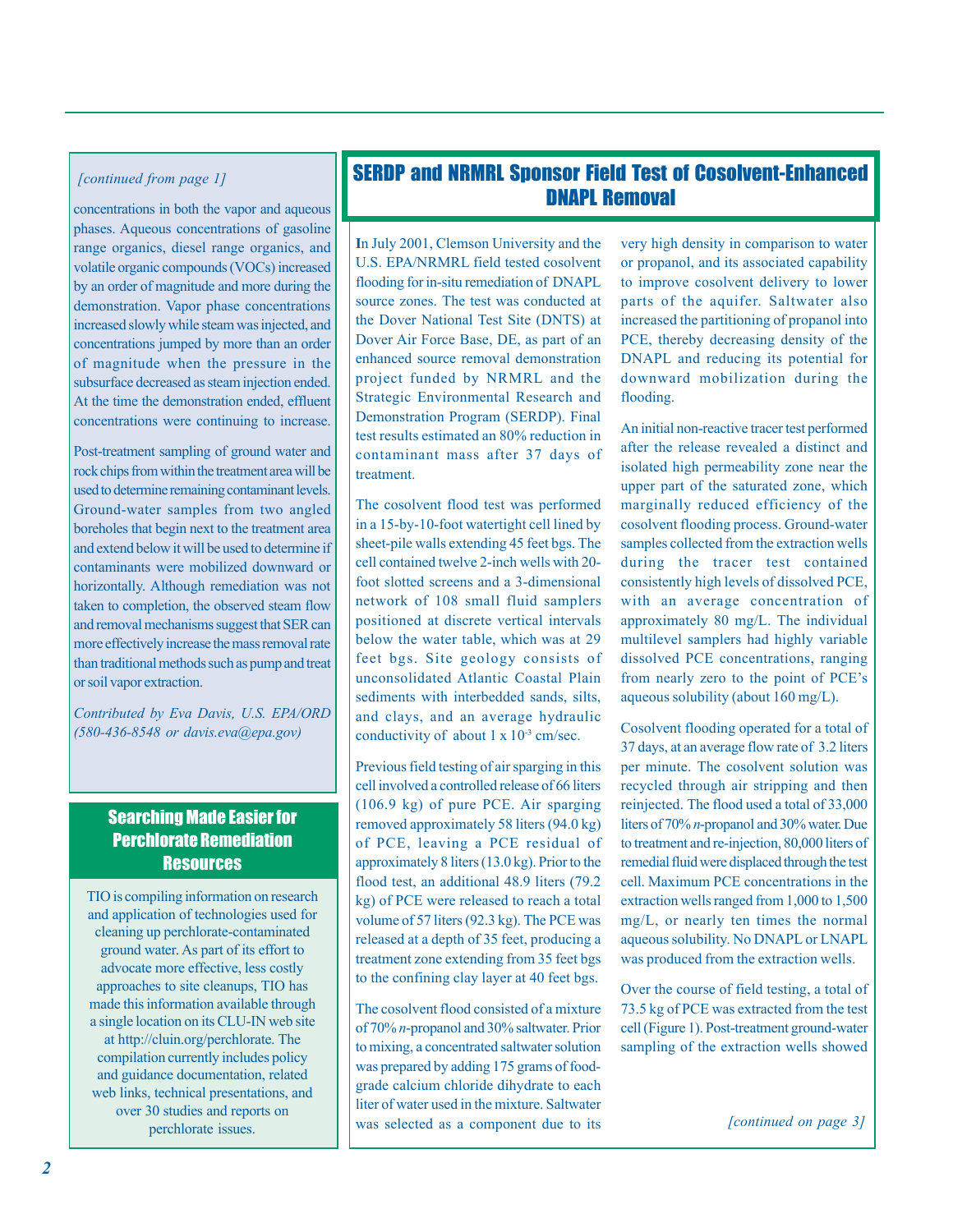#### *[continued from page 2]*

80% lower dissolved PCE concentrations than before treatment, with an average PCE concentration of approximately 15 mg/L. NRMRL and SERDP are preparing a comprehensive summary of these demonstration results, as well as the results of other innovative DNAPL remediation technologies recently tested at the DNTS.

*Contributed by A. Lynn Wood, U.S. EPA/ORD/NRMRL (580-436-8552 or wood.lynn@epa.gov) and Ronald Falta, Clemson University (864-656-0125 or faltar@clemson.edu)*



*Figure 1. Cumulative profiles of PCE removal and n-propanol solution injection during cosolvent flooding indicate that about 80% of the initial 92.3 kg of PCE in the test cell was removed.* 

## Biosparging Used to Remove Chlorinated Solvents at the SRS Sanitary Landfill

**A**s part of a comprehensive effort to address ground-water contamination at the U.S. Department of Energy Savannah River Site (SRS) near Aiken, SC, a biosparging system began operating in 1999 at the site's sanitary landfill (SLF). Biosparging was selected to address the trichloroethene (TCE), vinyl chloride, and TCE breakdown products in the ground water underlying the landfill. By 2002, biosparging treatment had reduced ground-water concentrations of vinyl chloride and TCE within the treatment zone by 99% and 75%, respectively.

Large amounts of wastes were generated at the SRS during construction and operation of the facility. Cafeteria and office wastes, sewage sludge, miscellaneous construction materials, and debris routinely were disposed at the 70 acre unlined SLF from the early 1970s to the mid 1990s. After the discovery of ground-water contamination beneath the landfill, the main section and the southern expansion area of the landfill were covered with an engineered cap. Maximum concentrations of vinyl chloride and TCE at interior landfill wells were 480 ug/L and 31 µg/L, respectively, prior to biosparging **treatment** 

Three significant hydrogeologic units underlie the landfill: an uppermost unconfined aquifer, a confining unit, and a lower aquifer. The depth to the water table ranges from 30 ft to 60 ft bgs. Ground-water flow in the area of the landfill is primarily horizontal, with an upward flow component where it discharges to a large wetland adjacent to the landfill. Beneath the landfill, contaminants were identified only in the upper portions of the shallow aquifer. Numerical modeling estimates that the advective transport time from the main section of the landfill to a downgradient biosparging well between the landfill and wetland is 11 years, with another three years for discharge to the wetland (Figure 2).

Low dissolved oxygen levels observed after construction of the landfill cap suggested that reductive dechlorination of chlorinated compounds could occur beneath the landfill. Following successful field-scale testing of biosparging, a full-scale system was constructed. The system consists of two horizontal biosparging wells screened immediately below the vertical center of the contaminant plume: an 800-ft screened well downgradient of the landfill for treating TCE,

and a 900-ft screened well side-gradient of the landfill for treating vinyl chloride. Each well consists of a six-inch-diameter outer steel casing, screen, and an inner four-inch, highdensity, polyethylene liner. Both wells rely on a central air compressor unit (rated for a maximum airflow of 540 cfm) but operate independently to accommodate different injection configurations.

Optimization testing prior to full-scale operations demonstrated that additional nutrients were needed for the downgradient well area, while air injection was adequate for bioremediation in the side-gradient well area. Methane (0.7%) was injected into the downgradient well to stimulate growth of methane-oxidizing (methanotropic) organisms. These organisms produce the strong oxidizing agent (monooxygenase) needed for complete mineralization of TCE. As expected, methanotropic degradation of TCE was constrained to the sparging operation's radius of influence (approximately 60 feet) but vinyl chloride degradation was found to occur wherever oxygen was present.

*[continued on page 4]*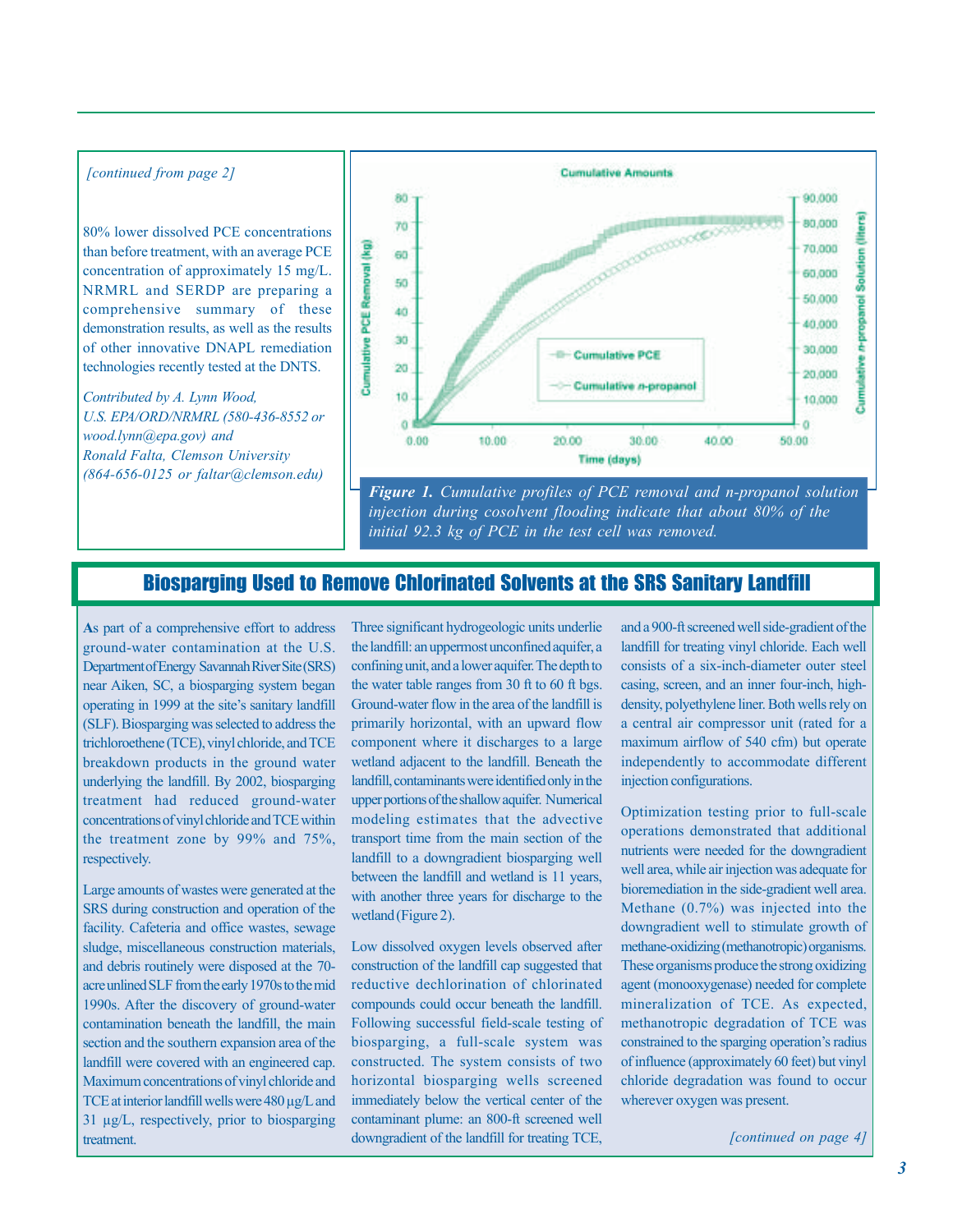#### *[continued from page 3]*

Methane injection was terminated in January 2001 because TCE concentrations had decreased substantially and numerical modeling predicted that the benefit of additional injection was limited.

Both wells currently treat vinyl chloride by serving as aerobic biodegradation pathways and by enhancing volatilization. Air is injected into the wells once every two weeks for 48 continuous hours at a rate of 220 scfm in the downgradient well and 250 scfm in the sidegradient well. After 24 hours, nitrous oxide and triethylphosphate nutrients (0.048% and 0.005% of total air/month, respectively) are injected in the downgradient well for 8 hours. Vinyl chloride concentrations have continued to decrease over the past year, with maximum concentrations during the first quarter of 2003 reaching 80 µg/L in an interior landfill monitoring well and 11  $\mu$ g/L in a point-ofcompliance well at the base of the landfill.

Ground-water models predict that primary contaminant concentrations will not exceed ground-water protection standards due to ongoing physical and biological processes of natural attenuation. Since concentrations have decreased to regulatory limits for this RCRA facility, plans are underway to suspend operation of the biosparging system and to continue ground-water monitoring for several years. Maintenance of the biosparging system will continue in the event monitoring results indicate that resumed operations are warranted. Additional information regarding enhanced bioremediation and monitored natural attenuation at the SRS SLF is available on-line at <http://www.srs.gov/general/pubs/> fulltext/ms2001228/ms2001228.html.

*Contributed by David C. Noffsinger, Westinghouse Savannah River Company, LLC (803-952-7768 or d.noffsinger@srs.gov) and Karen M. Adams U.S. Department of Energy/SRS (803-725-4648 or karen-m.adams@srs.gov)* 



## Electrical Resistance Heating Pilot Conducted for VOC Removal

**A** pilot study was completed in January 2003 at the Silresim Superfund site in Lowell, MA, to evaluate the effectiveness of electrical resistance heating (ERH) technology in treating contaminated soil and ground water. The U.S. EPA/Region 1 and Army Corps of Engineers will use the pilot results to determine the feasibility and cost of implementing this technology on a full-scale basis for remediation of the vadose and saturated zones. Concentrations of vapor extracted over three months of treatment indicated that an estimated 1,500 pounds of VOCs were removed from approximately 1,000 cubic yards of soil.

As a result of past industrial waste reclaiming operations, the subsurface soil and ground water at this 5-acre site contain high concentrations of VOCs, including TCE, PCE, 1,1,1-trichloroethane, methylene chloride, and BTEX. Pre-treatment sampling revealed extensive contamination with total VOC concentrations exceeding 800 mg/L in ground water and 1,000 mg/kg in soil. The geology consists of fill and fine sand extending to approximately 10 ft bgs with an approximate hydraulic conductivity of  $3.9 \times 10^{-4}$  cm/sec. A varved clayey silt layer with an estimated

hydraulic conductivity of  $5.5 \times 10^{-5}$  cm/sec exists at 10-30 feet bgs. Below the clayey silt is a layer of silty and very fine sand with an estimated hydraulic conductivity of  $1.1 \times 10^{-4}$  cm/sec.

The pilot was conducted in a 25-ft-diameter test cell with heating electrodes extending 40 ft bgs (Figure 3). The site was covered by a 40-by-40-ft cap consisting of a gravel vapor collection layer, a polyvinylidene fluoride membrane to protect the cap from chemical attack, 1.5-inch R-11 foam insulation to reduce heat loss to the surface, and a reinforced HDPE membrane for weather protection. Fourteen electrodes were used to deliver six-phase, 240-kW power into the subsurface. The electrodes were installed as six pairs in a hexagonal pattern. Each pair consisted of a shallow electrode providing heat at 2-10 feet bgs and a deep electrode providing heat at 10-40 ft bgs. Two neutral electrodes were installed at similar depths in the center of the hexagon. All electrodes doubled as vapor extraction wells to capture the liberated subsurface contaminated vapors.

The electrodes consisted of vertically slotted, carbon steel piping with graphite granules as a conducting filter pack. Drop tubes were installed

*[continued on page 5]*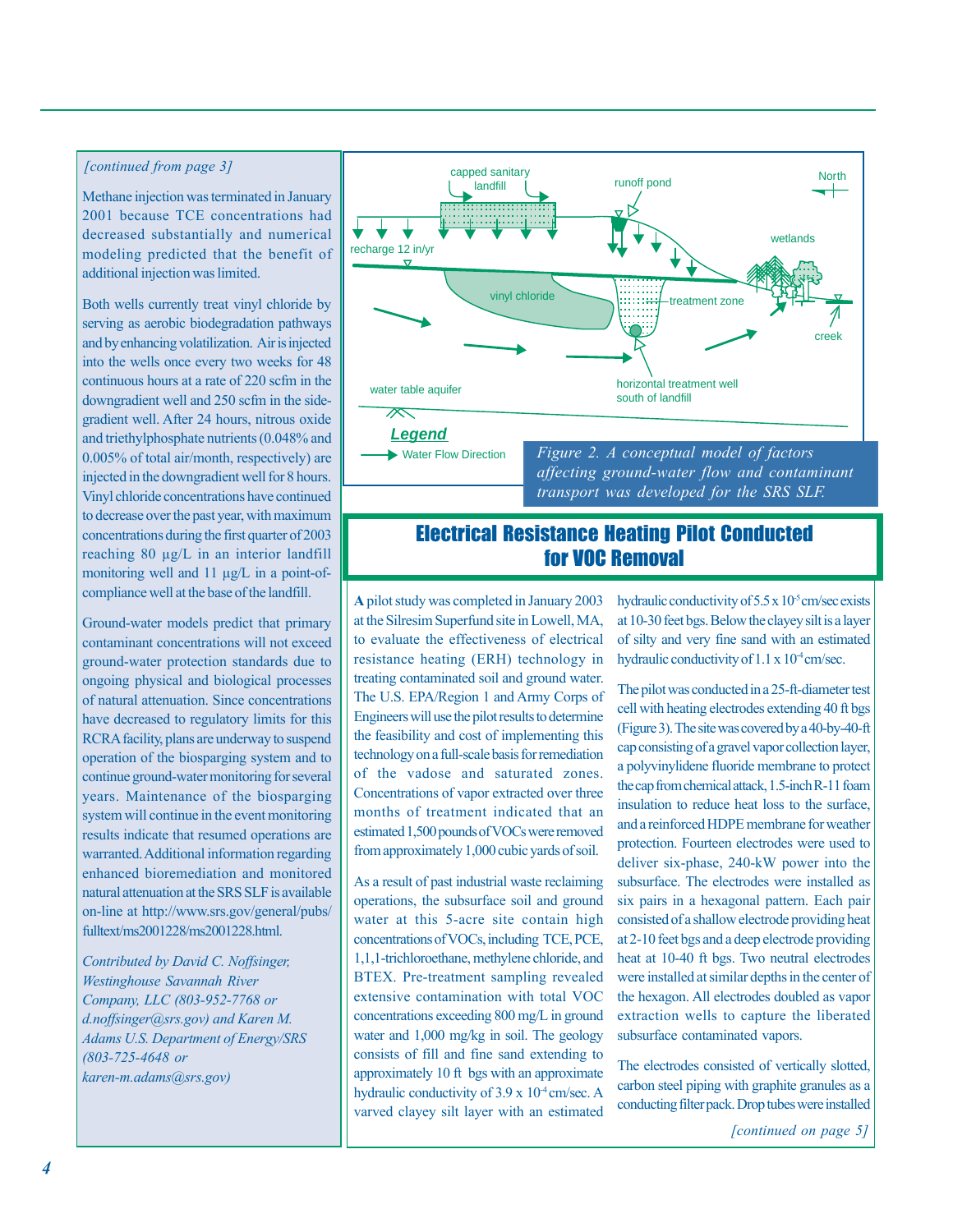

*Figure 3. Six-phase subsurface heating at the Silresim site was applied through a hexagonal array of 14 electrodes.* 

#### *[continued from page 4]*

in the wells of each shallow electrode and connected to the vapor extraction system to "slurp" water and maintain a constant water level. In addition, electrolyte drip lines were installed in the filter pack to maintain adequate moisture for electrical conduction. Power was delivered to each deep electrode through a parallel connection from its paired shallow electrode. The shallow electrodes drew approximately 20 amps of current, while the deep ones drew approximately 250 amps.

The vapor collection system consisted of 4 inch CPVC headers with  $1\frac{1}{4}$ -inch, hightemperature, chemical-resistant hose connections to each electrode. Emitted vapor was directed sequentially to an air-water separator, a plate-and-frame heat exchanger/ condenser, a cyclone separator, three 8,000-lb vapor-phase carbon vessels in series, and a regenerative vacuum blower. The total vapor flow rate was approximately 300 scfm; of this, approximately 70% was attributed to the horizontal collection pipes located near the perimeter of the hexagon, 20% to the shallow electrodes, and 10% to the deep electrodes (as

a pressure relief for the saturated zone). Treated vapors were discharged through a 15-ft stack. A total of approximately 48,000 pounds of granular activated carbon was used for vapor treatment during the pilot project.

Four thermocouple strings were installed inside and immediately outside the electrode array; the interior strings were placed equidistant from the electrodes, where heating was least effective. The thermocouples (nine per string) were installed at 5-ft intervals to a depth of 45 feet. Ground temperatures reached steam temperatures at a depth of approximately 40 feet, and increased to 115°C at 35 feet. After eight weeks of heating, temperatures in the target interval for the subsurface treatment zone achieved boiling temperatures. Measurements of ambient vapor concentrations using field instruments indicated no uncontrolled vapor emission from the electrode array throughout the pilot test operations.

Overall, soil conducted electricity at levels higher than anticipated, possibly due to the presence of buried metal waste. Minor stray electrical voltages were observed outside the

*[continued on page 6]* 

## Contact Us

*Technology News and Trends*  **is on the NET!** 

**View, download, subscribe, and unsubscribe at:** 

> <http://www.epa.gov/tio> <http://cluin.org>

*Technology News and Trends*  welcomes readers' comments and contributions. Address correspondence to:

Ann Eleanor Technology Innovation Office (5102G) U.S. Environmental Protection Agency Ariel Rios Building 1200 Pennsylvania Ave, NW Washington, DC 20460 Phone: 703-603-7199 Fax: 703-603-9135